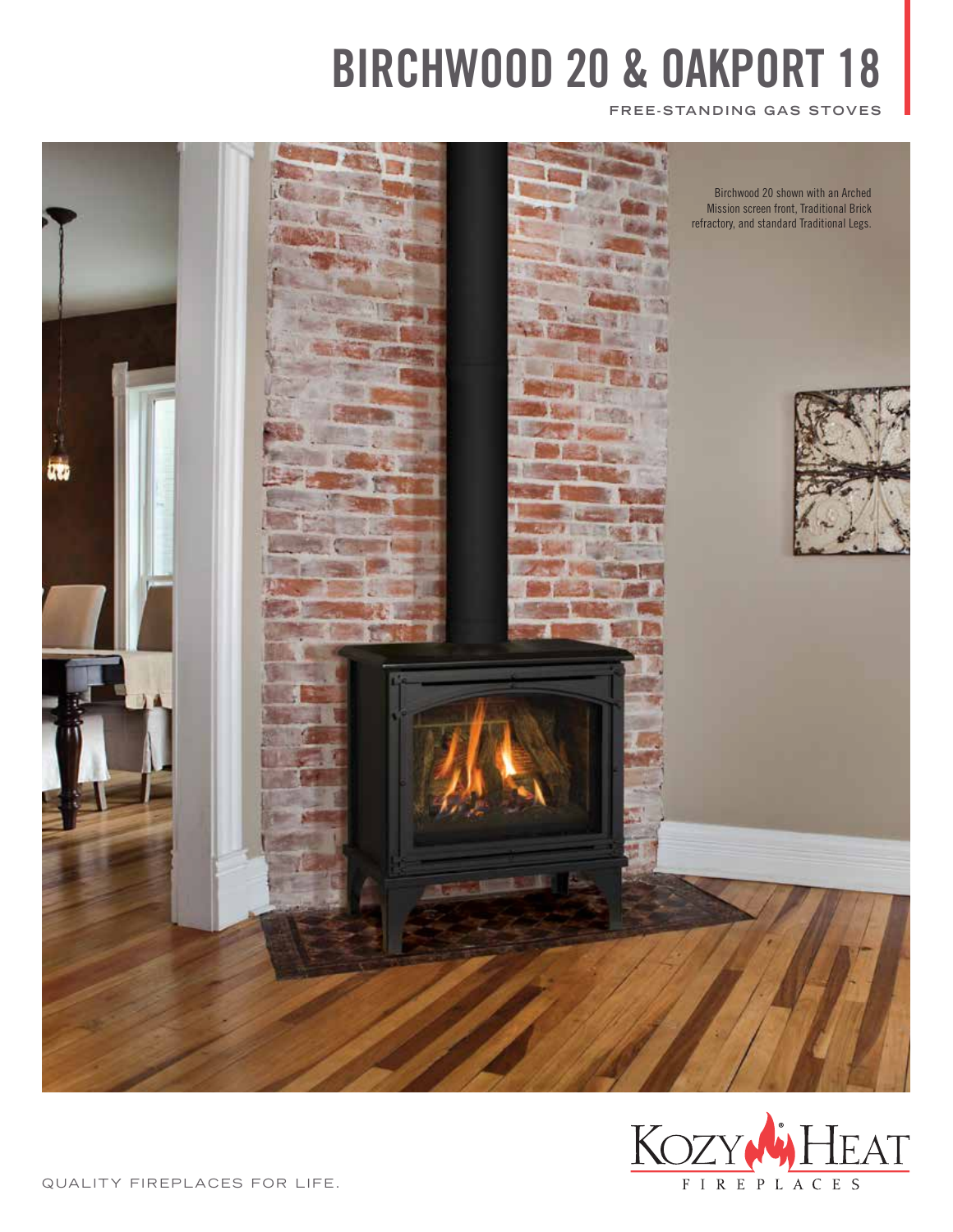

# **FREESTANDING SERIES**

# **Safety Screen Fronts**



**Rectangle Full Screen Front**  *Birchwood Only* with Traditional Brick refractory



**Arched Mission Screen Front**  *Birchwood Only* with Masonry refractory



**Antique Copper**  with Black Glass panels *Available in Antique Copper, Brushed Nickel*



**Prairie Design Overlay**  *Oakport Only* with Black Glass panels



**Prairie Screen Front**  *Birchwood Only* with Black Glass panels



**Arched Prairie Design Overlay**  *Oakport Only* with no refractory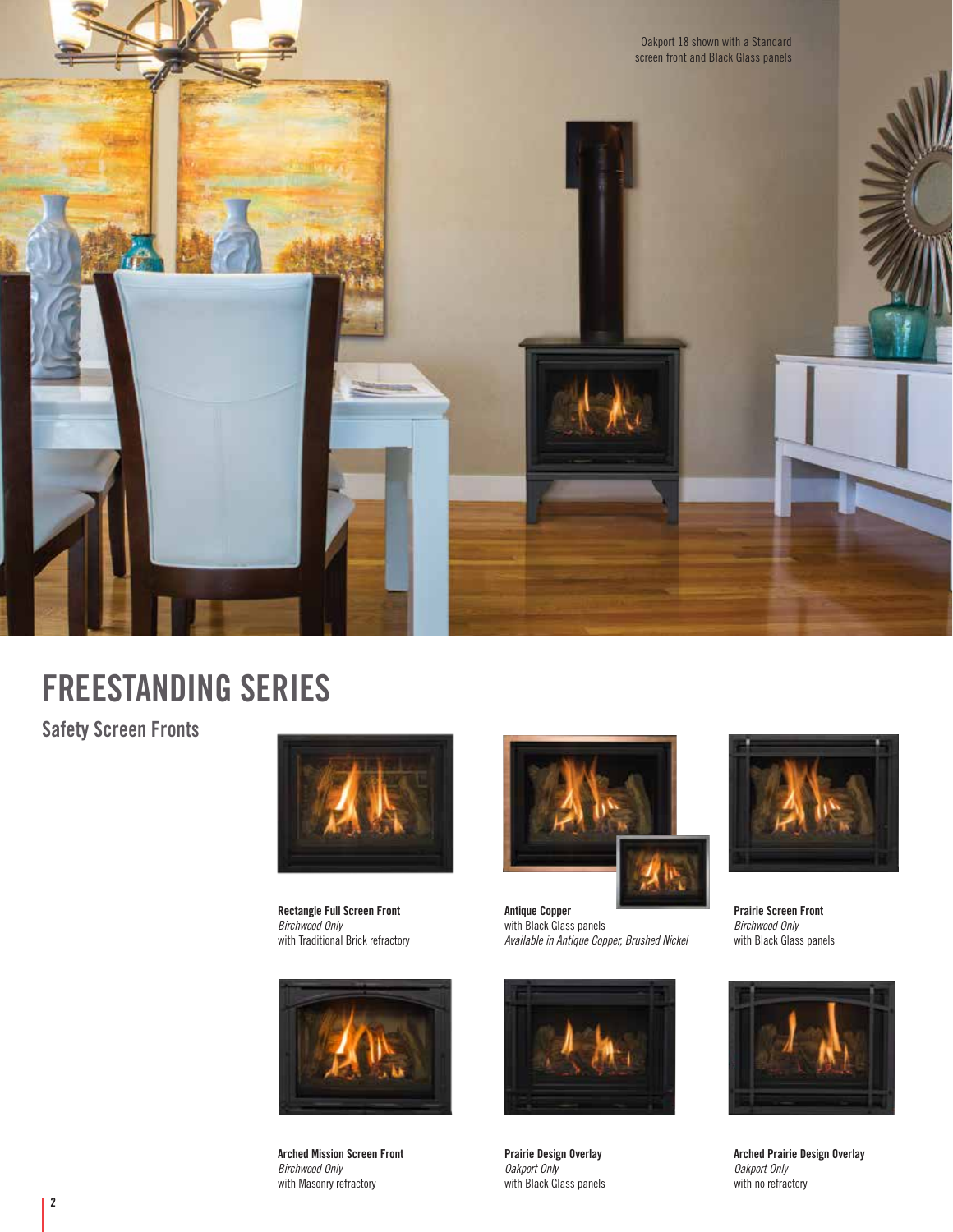

# **Base Options**



Traditional Legs (Standard)



Pedestal Base *(Birchwood Only)* Optional 1/2" Thick (4) Tile Size: 12 x 10-3/4"



*(Birchwood Only)* Optional 1/2" Thick (6) Tile Size: 12 x 12"

# **Komfort Kontrol Remote** *Standard with the Birchwood 20 L*





## **Burn Video**





Birchwood 20 Oakport 18

**Remotes** *(Optional on Birchwood 20 LE/MV & Oakport 18)*



Thermostat Remote or Deluxe On/Off Remote



Wired or Wireless Wall Mount Thermostat

Wireless wall switch